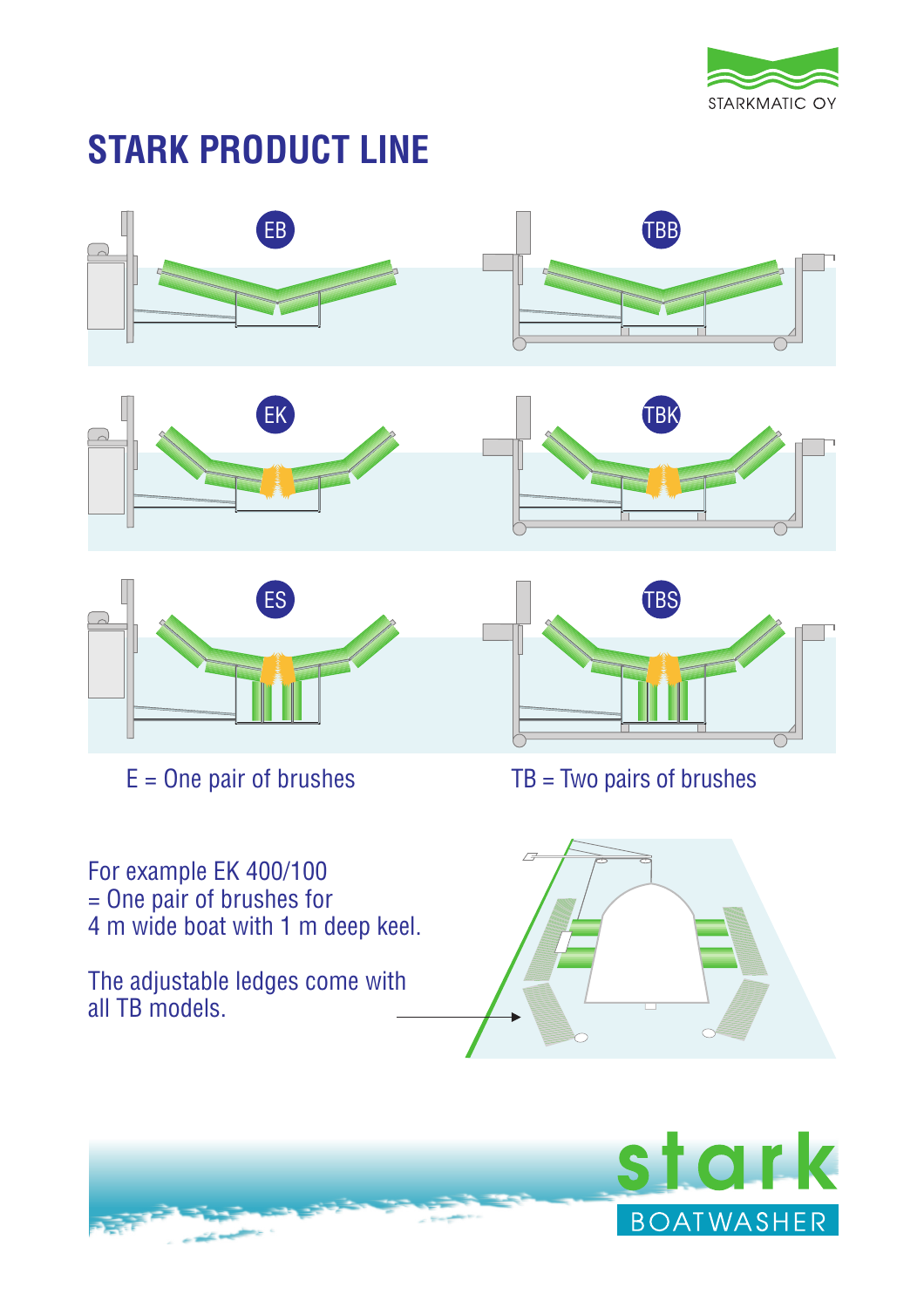

# **TECHNICAL SKETCH OF THE PATENTED STARK ECO B (EB) BOATWASHER**



## TECHNICAL DATA

Ideal for V-bottom motorboats Maximum width of boat accommodated 3 meters Maximum length accommodated No limit Boatwasher measurements Height 2.2 meters

Number of washing brushes

Lenght 4.1 meters<br>Width 1.2 meters 1.2 meters Weight 500 kilograms Approximately 1 to 2 meters per minute<br>2 hydraulic driven

Output requirement 2.0 kW (220V, 16A), 2-phase

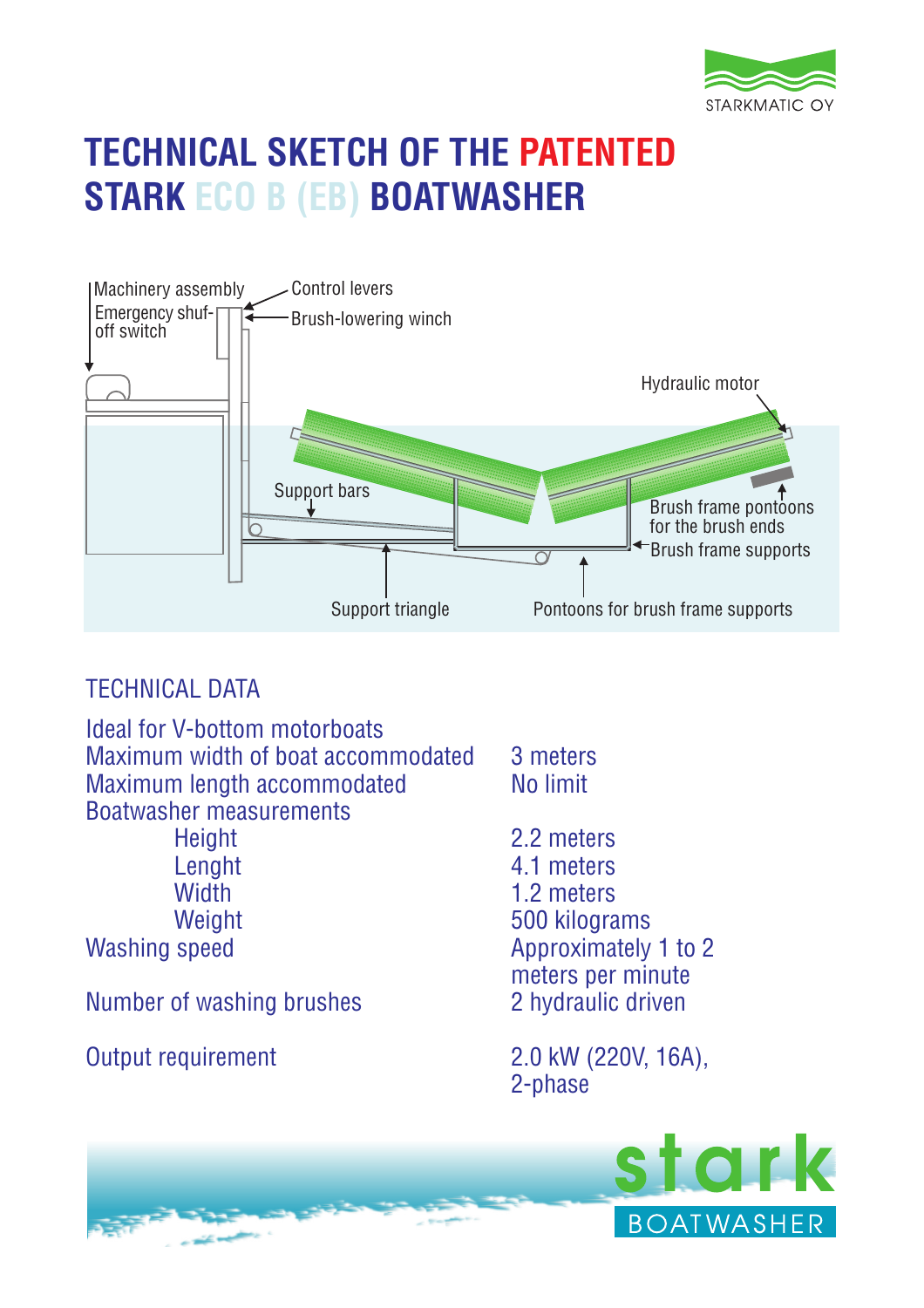

# **TECHNICAL SKETCH OF THE PATENTED STARK ECO K (EK) BOATWASHER**



## TECHNICAL DATA

Ideal for motorboats with or without keel Maximum width of boat accommodated 3 meters Maximum length accommodated No limit Boatwasher measurements

Number of washing brushes

Height 2.2 meters Lenght 4.1 meters<br>Width 1.2 meters 1.2 meters Weight 600 kilograms Approximately 1 to 2 meters per minute<br>2 hydraulic driven

Output requirement 2.0 kW (220V, 16A), 2-phase

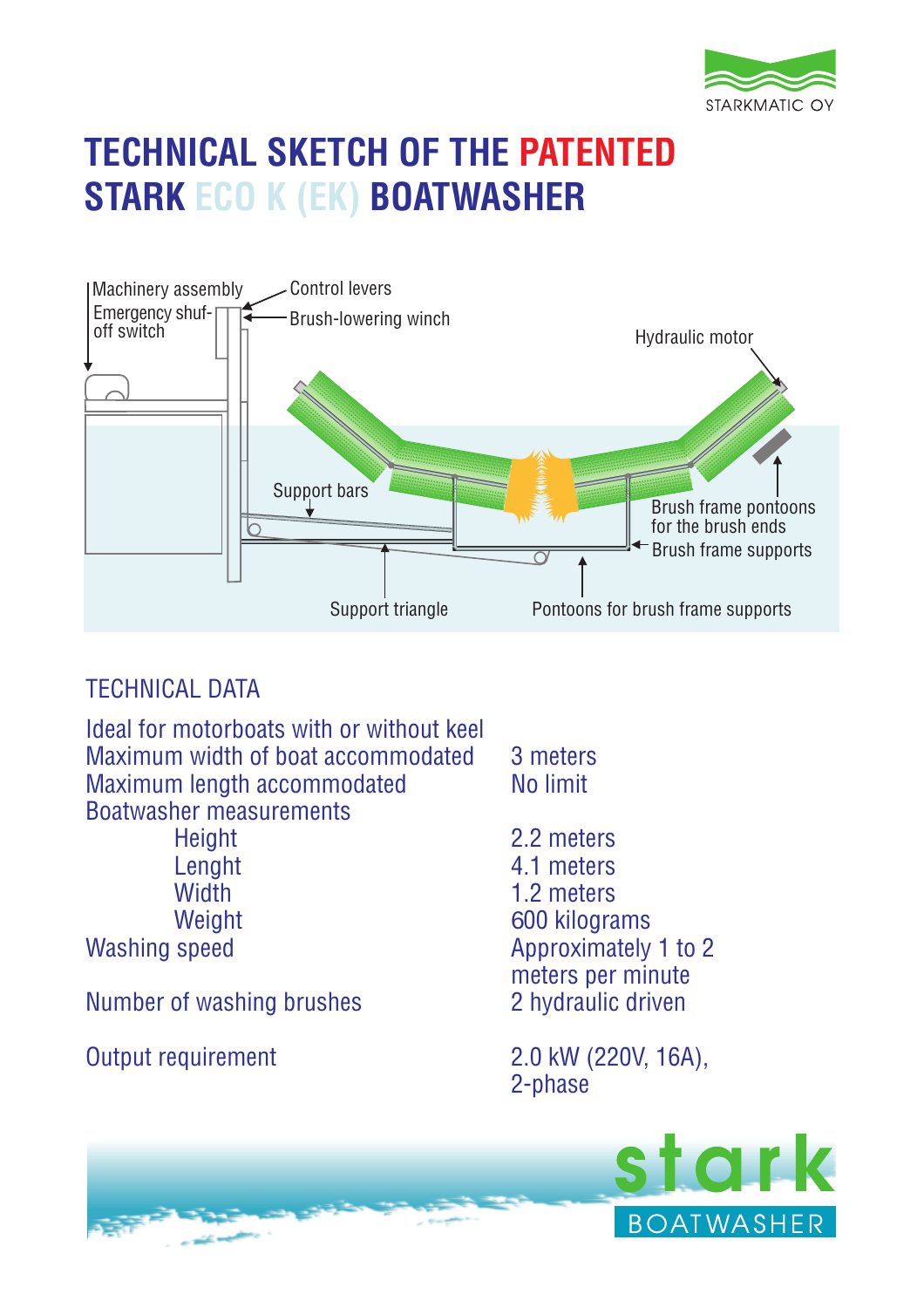

# **TECHNICAL SKETCH OF THE PATENTED STARK ECO S (ES) BOATWASHER**



## TECHNICAL DATA

Ideal for motorboats and sailboats Maximum width of boat accommodated 3 meters Maximum length accommodated No limit Boatwasher measurements

Number of washing brushes 2 hydraulic driven

Height 2.2 meters Lenght 4.1 meters<br>Width 1.2 meters 1.2 meters Weight 700 kilograms Washing speed Mashing speed Approximately 1 to 2 meters per minute

Output requirement 4.0 kW (380V, 16A), 3-phase

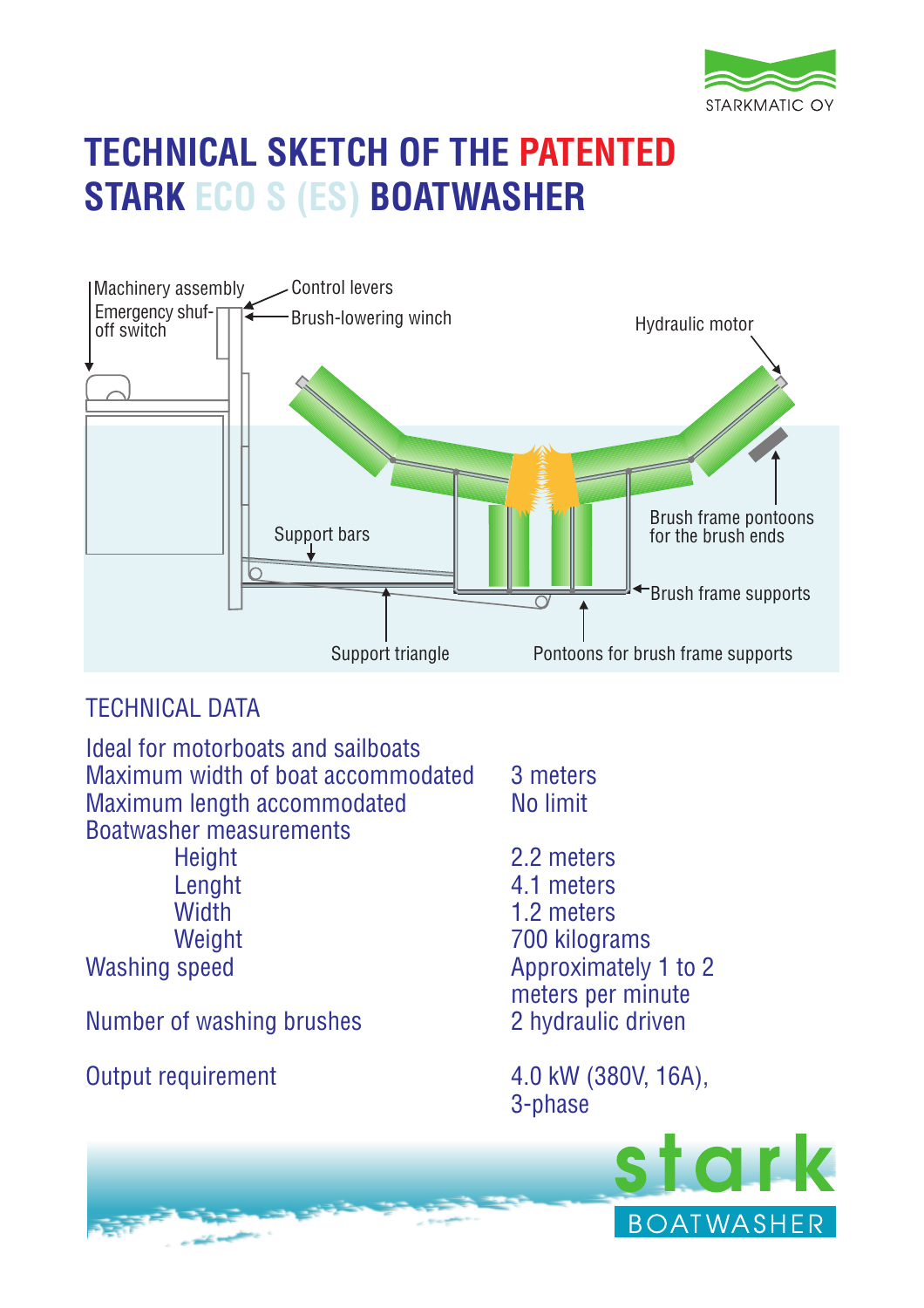

# **TECHNICAL SKETCH OF THE PATENTED STARK TWIN BRUSH B (TBB) BOATWASHER**



## TECHNICAL DATA

Ideal for V-bottom motorboats Maximum width of boat accommodated 3-4 meters Maximum length accommodated No limit Boatwasher measurements Height 2.4 meters Lenght 5.8 meters Width 2.4 meters Weight 1.200-1.500 kilograms

Number of washing brushes

Washing speed Approximately 1 to 2 meters per minute<br>4 hydraulic driven

Output requirement 4.0 kW (380V, 16A), 3-phase

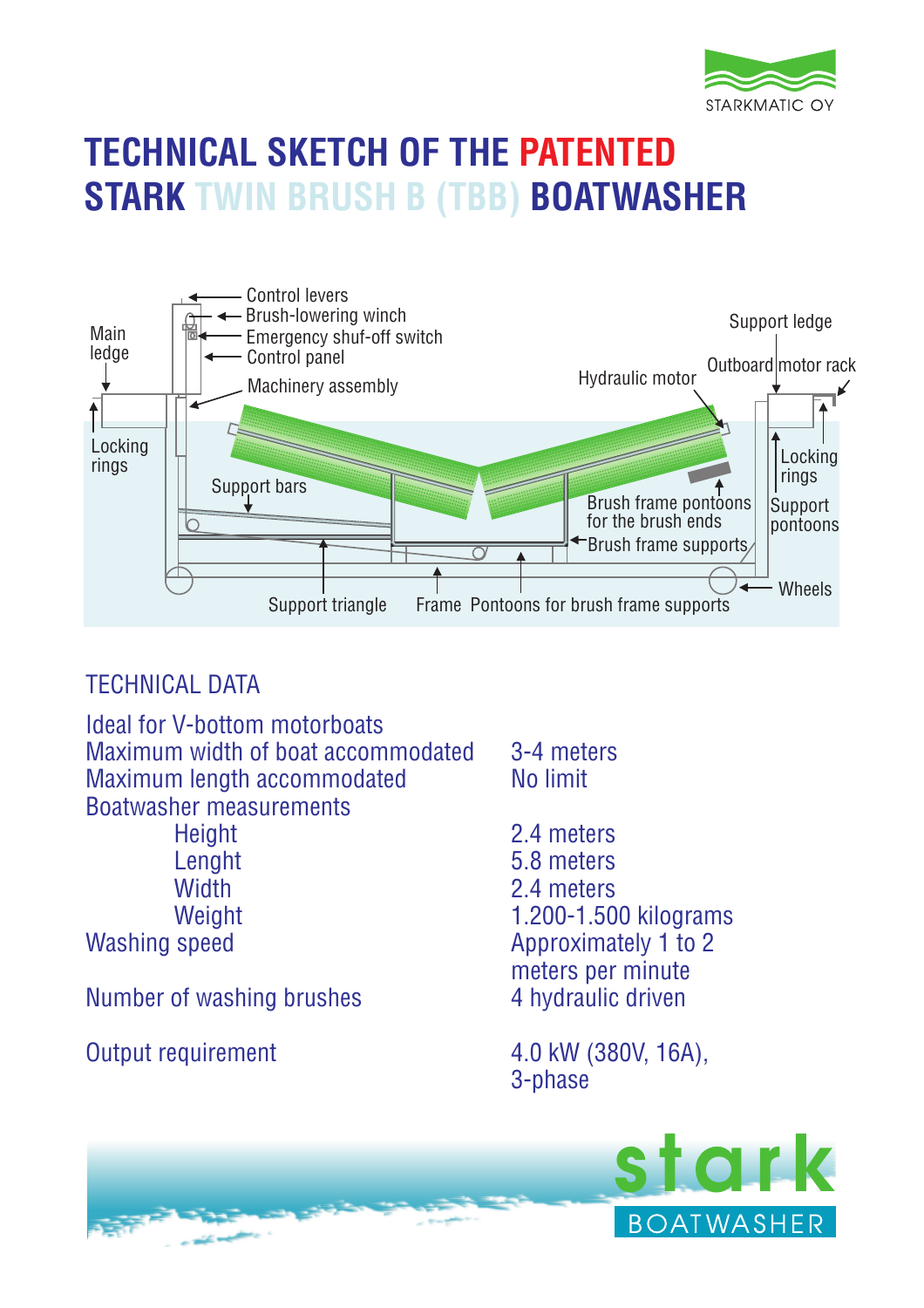

## **TECHNICAL SKETCH OF THE PATENTED (TBK) STARK BOATWASHER**



## TECHNICAL DATA

Ideal for motorboats and sailboats Maximum width of boat accommodated 3-4 meters<br>Maximum length accommodated No limit Maximum length accommodated Maximum depth of keel 1 meters Boatwasher measurements Height 2.4 meters Lenght 5.8 meters Width 2.4 meters Weight 1,400 kg Washing speed Approximately 1 to 2 meters per minute Number of washing brushes 4 hydraulic driven Output requirement 4.0 kW (380V, 16A), 3-phase